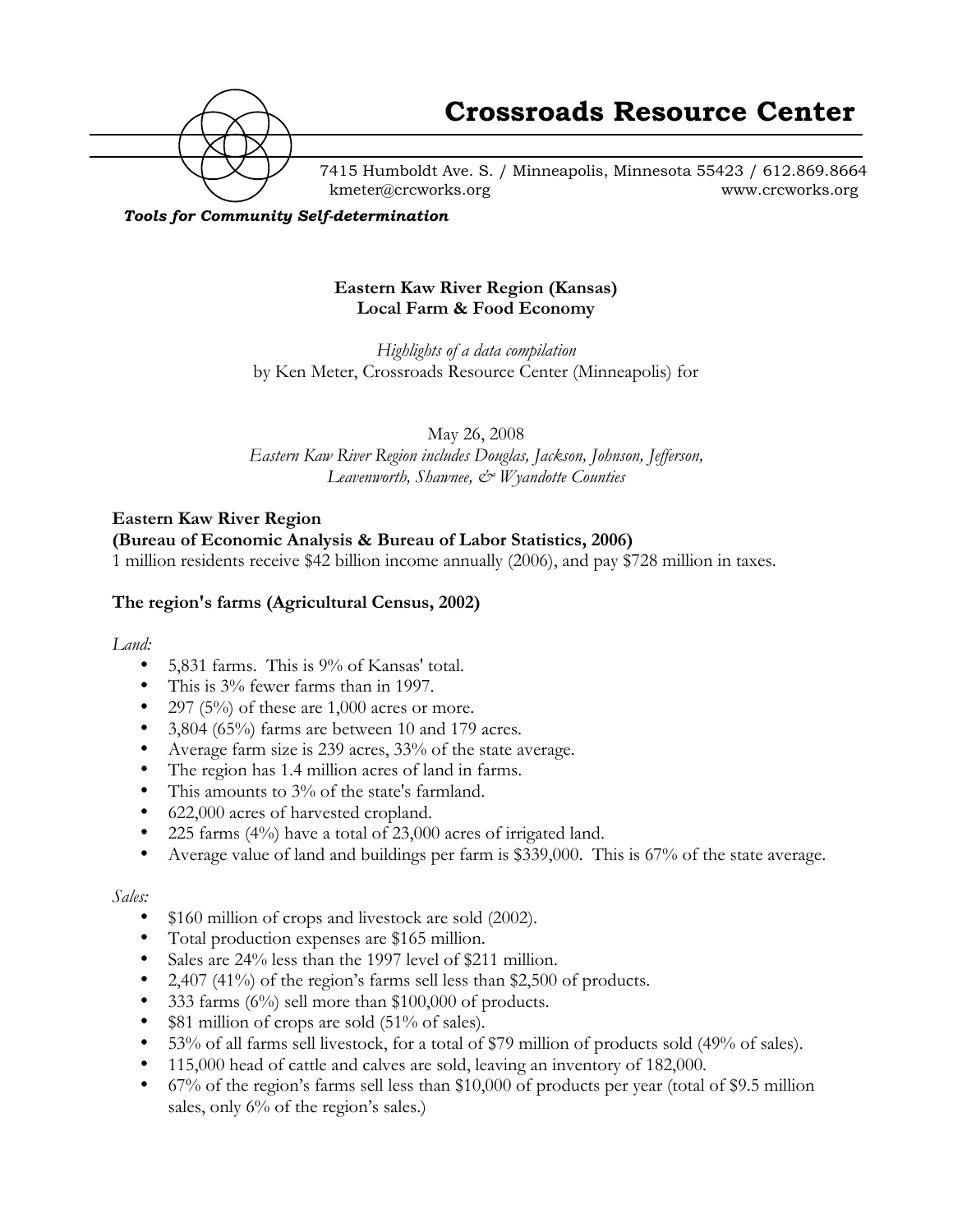- 117 farms  $(2\%)$  with sales over \$250,000 sell 44% of the region's products valued at a total of \$70 million.
- The number of farms/ranches selling livestock, poultry and related products fell 19% from 1997 to 2002 (3,812 to 3,089), while the amount of livestock products sold decreased 15%, from \$92 million to \$79 million.
- 24,700 hogs and pigs were sold, leaving an inventory of 12,000.
- 59% of region farms reported net losses in 2002.
- The region's farmers combined collected an average of \$25 million of federal subsidies from 1998-2006 (Bureau of Economic Analysis).

# *Cattle & Dairy:*

- 3,000 ranches and farms hold an inventory of 182,000 cattle and calves.
- The number of farms selling cattle and calves fell 23%, from 3,430 to 2,632, while sales fell only 6%, from \$69 million to \$65 million, from 1997-2002.
- 115,000 cattle were sold in 2002, a decline of 11% from 129,000 sold in 1997.
- 16% of Eastern Kaw River region's cattle inventory lives on 39 ranches (1%) having 500 or more cattle.
- 20% of the region's cattle ranches hold fewer than 10 animals.
- The number of farms selling fewer than 10 cattle fell 78% from 4,014 to 846 (1997 to 2002).
- 89 farms sold \$10 million of milk and dairy products in 2002, down 30% from 1997.
- The number of milk cows fell 46% from 8,500 in 1997 to 4,600 in 2002, while the number of dairy farms declined 34% from 157 to 104 farms.
- 3,321 farms produce  $400,000$  tons of forage crops (hay, etc.) on 227,000 acres (37% of harvested cropland), selling \$6.8 million.

# **Distribution of cattle inventory**

| Animals           | Farms | Number |
|-------------------|-------|--------|
| $1 \text{ to } 9$ | 587   | 1,866  |
| 10 to 19          | 521   | 7,147  |
| 20 to 49          | 981   | 30,881 |
| 50 to 99          | 491   | 33,797 |
| 100 to 199        | 258   | 31,148 |
| 200 to 499        | 140   | 40,019 |
| 500 or more       | 39    | 30,046 |

# *Other livestock & animal products:*

- 186 farms sold \$1.8 million of hogs and pigs, a decline of 62 farms  $(25\%)$ , and a 71% decrease in sales (from \$6.4 million) from 1997 to 2002.
- 151 farms sold \$129,000 of poultry and eggs.
- 313 farms sold \$909,000 of horses.

# *Grains, edible deans, and dry peas:*

- 55% of the region's land is planted to corn and soybeans.
- \$50 million of grains (62% of crop sales and 31% of all sales) is sold from 1,475 farms.
- 8 million bushels of corn were produced on 139,000 acres (22% of harvested cropland) by 863 farms.
- 4.4 million bushels of soybeans were raised on 201,000 (32% of harvested land) acres on 1,206 farms.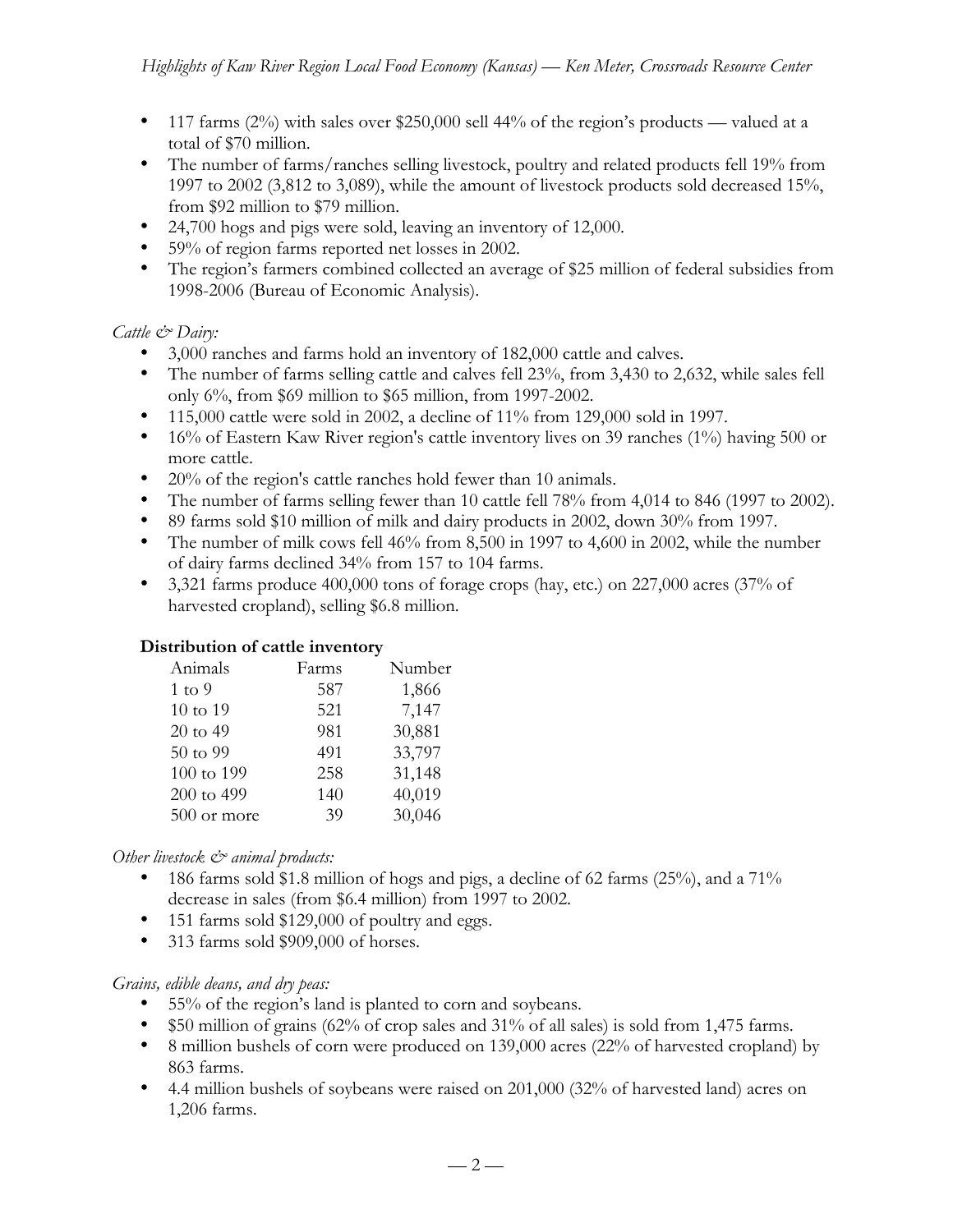- 489 farms produced 1.3 million bushels of (primarily winter) wheat on 31,000 acres.
- Grain sorghum was raised on 21,000 acres by 265 farms, with production of 1.3 million bushels.

## *Vegetables & Melons (some farmers state that Ag Census data does not fully represent vegetable production):*

- 94 farms work 754 acres to sell \$1.4 million of vegetables.
- Most vegetable sales are from Douglas, Shawnee, and Wyandotte Counties.
- This is 29% of Kansas farms that raise vegetables.
- This is also 26% of the state's vegetable sales.
- 9 farms raise 6 acres of sweet potatoes, more than half of Kansas farms producing this crop.

## *Fruits (some farmers state that Ag Census data does not fully represent fruit production):*

- 50 of the region's farms sell \$375,000 of fruits.
- The region has 78 farms with a total of 362 acres of orchards.

## *Nursery and Greenhouse plants*

- 97 farms sell \$17 million of nursery and greenhouse products (10% of region's farm sales).
- 41 farms sell \$94,000 of Christmas trees, mostly from Douglas and Leavenworth counties.

## *Direct and organic sales:*

- 307 farms sell \$1.7 million of food directly to consumers. This is a 6% increase in the number of farms (290 in 1997) selling direct, and a 60% increase of direct sales over \$1 million in 1997.
- Eastern Kaw River region farmers sell 19% of Kansas direct sales, although direct sales amount to only 1% of the region's total farm sales.
- 32 region farms sold organic foods (\$122,000 sales).
- This is 5% of Kansas farmers' organic sales.

# **County Highlights (Agriculture Census 2002)**

## **Douglas County**

- Sixth most important county in Kansas for Christmas tree sales, with \$56,000.
- Ranks  $7<sup>th</sup>$  in Kansas for nursery & greenhouse crop sales at \$2.7 million.
- Ranks  $7<sup>th</sup>$  in state for fruit and nut sales with \$94,000.
- Ninth largest vegetable and potato sales in Kansas with \$374,000.
- Nearly 40% of farms are 50-179 acres.
- 60,000 of Douglas County's 98,000 harvested acres are devoted to corn and soybean production.
- Forage crops are produced on 31,000 acres.
- 5,000 acres are devoted to wheat.
- County ranches raise 26,369 cattle and calves.
- Cattle sales amount to \$8.6 million per year.
- Grain sales total \$8.5 million.
- Dairy sales total \$2.3 million.
- Sales of nursery and greenhouse crops total \$2.7 million.
- \$1 million of forage crops are sold.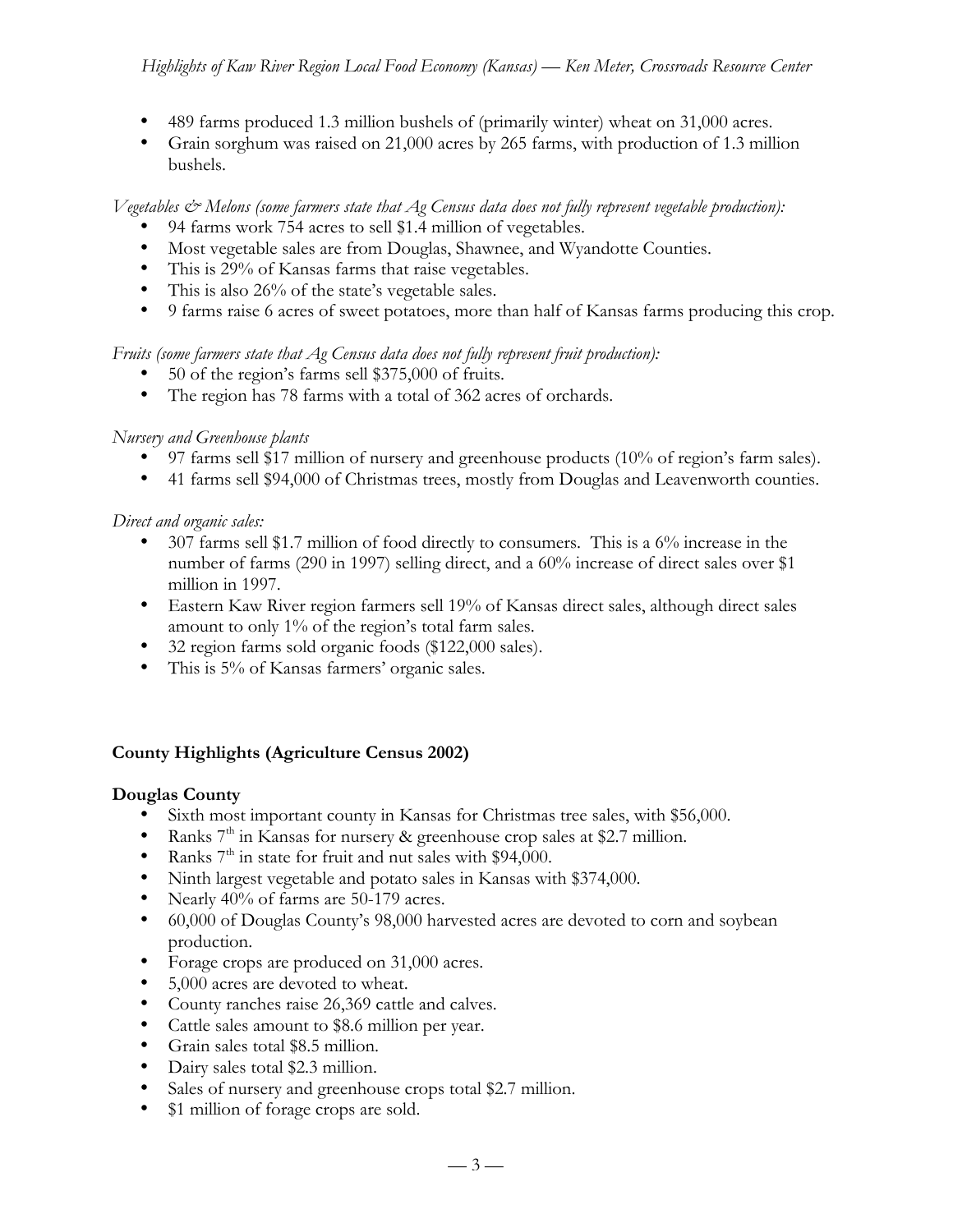# **Jackson County**

- Nearly 40% of farms are 50-179 acres.
- 64% of farm sales involve livestock or their products.
- Sales of cattle and calves total \$16 million.
- Grain sales total 7.9 million.
- \$1.8 million of forage crops are sold.
- Dairy sales total \$1.4 million.
- 60,000 acres are devoted to corn and soybeans.
- 52,000 acres are planted in forage crops.
- Sorghum is planted on 5,900 acres.
- Wheat is raised on 5,500 acres.
- County ranches held an inventory of 46,000 cattle.
- Nearly 2,000 hogs are held in inventory.

# **Jefferson County**

- More than 40% of farms are 50-179 acres.
- Ranks fourth in Kansas in fruit and nut sales with \$176,000.
- Cattle sales total \$19 million.
- Grain sales total \$11 million.
- \$1.4 million of dairy products are sold.
- Johnson county ranchers hold an inventory of 41,000 cattle and calves.
- 80,000 acres of land are devoted to corn and soybean production.
- Forage crops are grown on 42,000 acres of land.
- Sorghum is raised on 4,200 acres.
- Wheat is produced on 3,500 acres.

# **Johnson County**

- 250 of the county's 659 farms are 10-49 acres.
- 200 farms are 50-179 acres.
- 320 farms have less than \$2,500 in sales.
- 16 farms sell more than \$250,000.
- Ranks first in Kansas for nursery and greenhouse crop sales with \$11.4 million.
- Ranks first in Kansas for sod acreage.
- Ranks sixth in the state for horse and pony inventory.
- Ranks ninth in state for number of laying hens.
- Cattle and calf sales total \$7 million.
- Dairy sales total \$1.4 million.
- \$4.7 million of grains are sold.
- Forage is produced on 23,800 acres, with sales totaling \$1 million.
- 35,000 acres are devoted to corn and soybean production.
- 24,000 acres are planted in forage crops.
- Wheat is raised on 5,500 acres.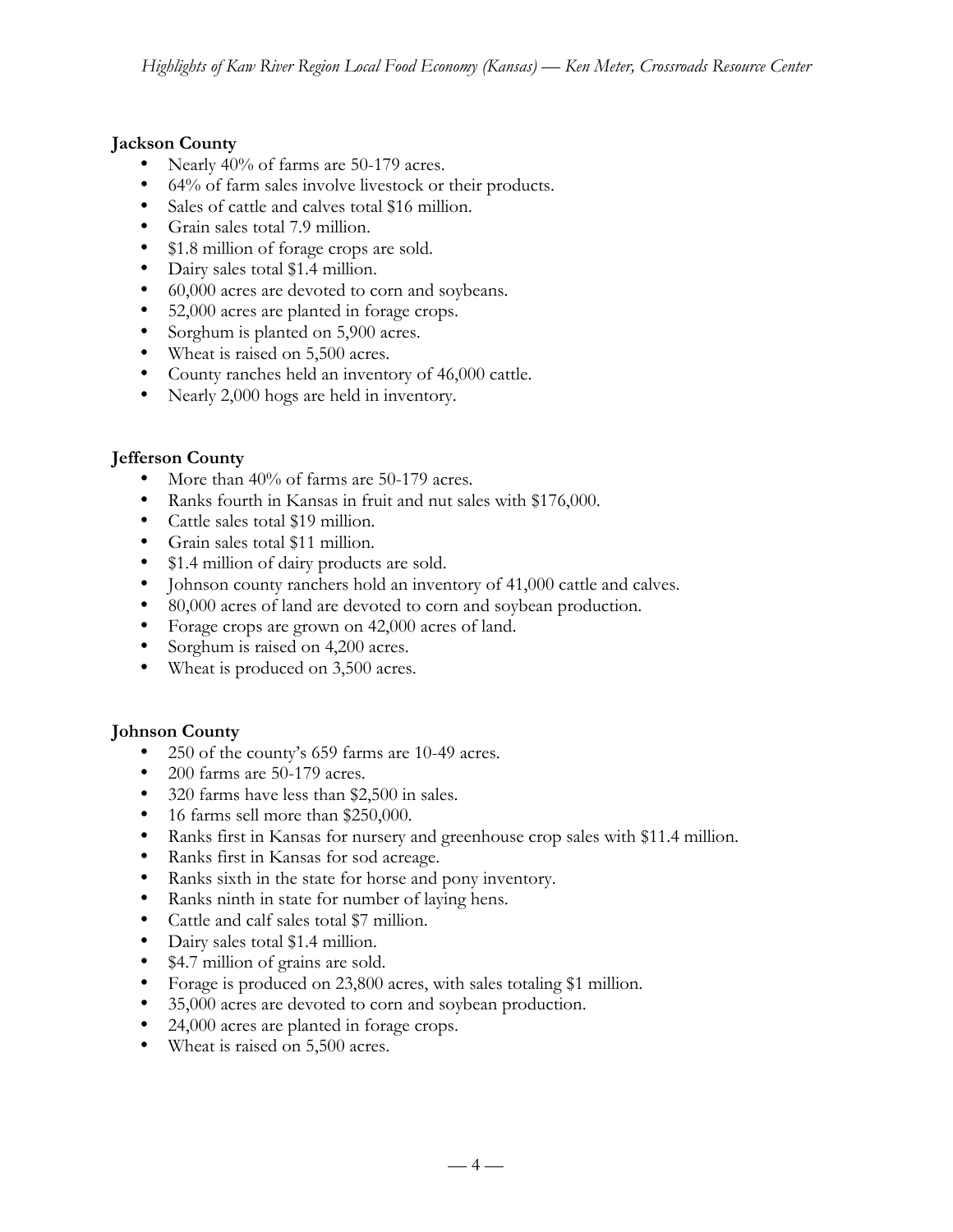## **Leavenworth County**

- 770 of the county's 1,094 farms are between  $10 179$  acres.
- Ranks  $7<sup>th</sup>$  in Kansas for sales of Christmas trees, selling \$38,000.
- Ranks  $8<sup>th</sup>$  in state for sales of horses, with \$238,000.
- Cattle and calf sales total \$6.8 million.
- Inventory of cattle and calves is 27,000.
- \$6.1 million of grain is sold.
- \$3.5 million of milk and other dairy products are sold.
- \$1.2 million of forage crops are sold.
- 45,000 acres are devoted to corn and soybean production.
- 38,000 acres are planted in forage crops.
- Wheat is planted on 6,000 acres.

## **Shawnee County**

- 600 of the Shawnee County's 903 farms are less than 180 acres.
- Two-thirds of farm sales are crop sales.
- Ranks first in state in number of ducks, and fourth in pigeons.
- Ranks  $8<sup>th</sup>$  in Kansas for vegetable sales, worth \$445,000.
- County farmers sell \$11.7 million of grain.
- Cattle and calf sales total \$6 million.
- Nursery and greenhouse crop sales total \$1.5 million.
- \$1.5 million in forage crops are sold.
- 64,000 acres are planted in corn and soybeans.
- Forage crops are planted on 37,000 acres.
- 6,300 acres are planted to sorghum.
- Wheat is raised on 5,600 acres.
- 19,000 cattle are held in inventory.

## **Wyandotte County**

- 110 (68%) of the county's 161 farms are less than 49 acres in size.
- Government payments are relatively unimportant, with a total of \$52,000 in 2002 for all farms.
- 79% of all sales are crop sales.
- Ranks ninth in sales of fruit and nuts with \$88,000.
- \$1.2 million of nursery and greenhouse crops are sold.
- Sales of grains are not reported by the USDA to protect confidentiality, but amount to less than \$600,000.
- An inventory of 1,916 cattle and calves are held.
- Forage crops are raised on 3,495 acres.
- Corn and soybeans are planted on 3,700 acres.
- 88 farms  $(54\%)$  sell less than \$2,500.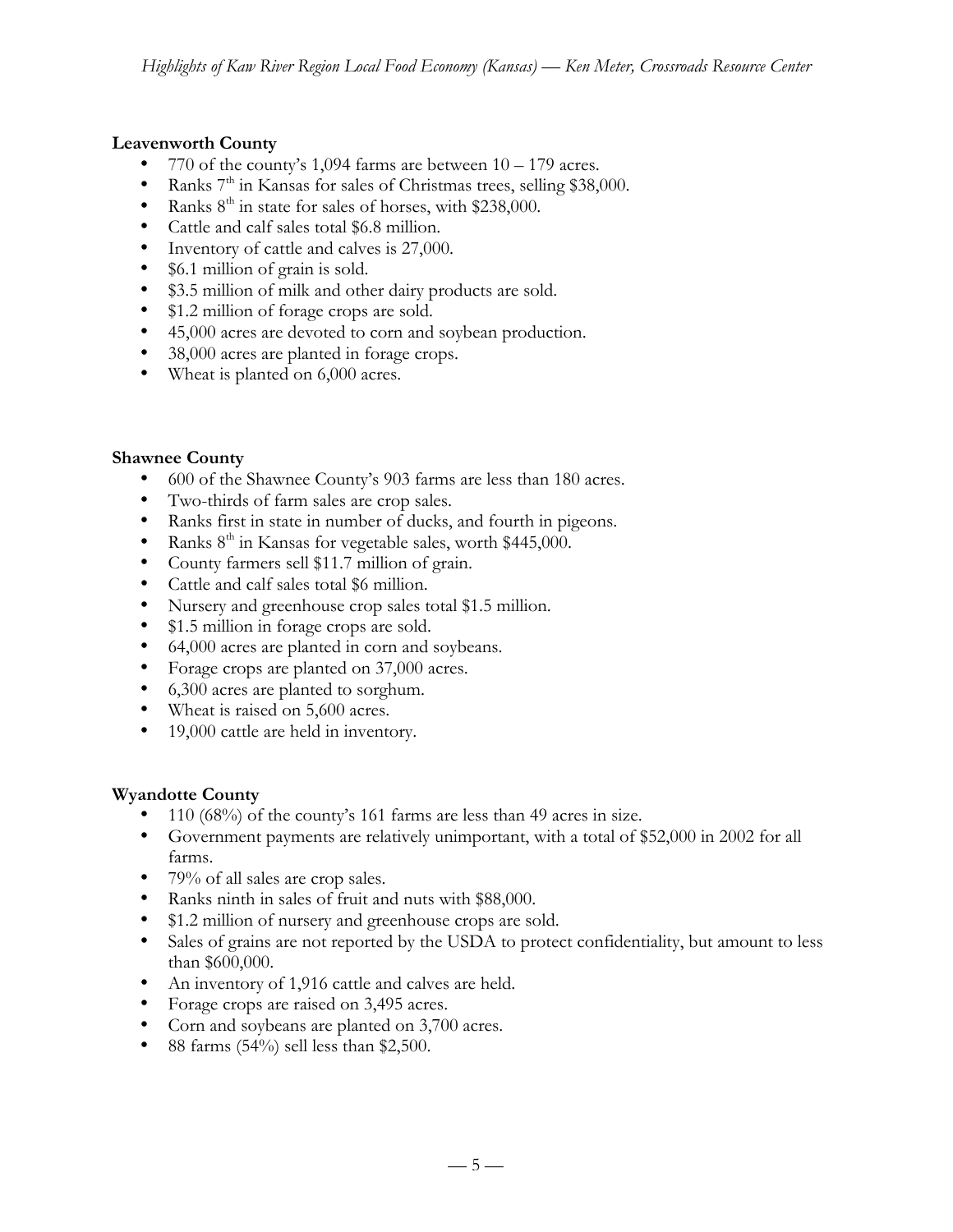#### **State of Kansas (2002)**

- Ranks  $1<sup>st</sup>$  in U.S. for acres devoted to grain, with 8 million.
- First in nation for sorghum acreage, with 2.8 million acres.
- Ranks  $2<sup>nd</sup>$  in nation for inventory of cattle and calves, with 6.3 million.
- Second in U.S. in cattle and calf sales, selling \$5.7 billion.
- Ranks  $3<sup>rd</sup>$  in nation for sales of livestock and related products, with \$6.3 billion in sales.
- Fifth in U.S. for sales of farm products, with \$8.8 billion.
- Ranks  $5<sup>th</sup>$  in acreage devoted to forage crops, with 3 million acres.
- Sixth in nation for sales of grains, at \$2.1 billion.
- Ranks  $7<sup>th</sup>$  in U.S. for number of farm-raised pheasants, with 99,322.
- Ninth in nation for inventory of hogs and pigs, with 1.5 million.
- Tenth in U.S. for acreage of corn, with 2.5 million acres.
- Eleventh in nation for acreage of soybeans, with 2.5 million acres.

#### **Top products sold by Kansas farmers in 2006 (USDA Economic Research Service)**

|                      | \$ millions |
|----------------------|-------------|
| Cattle and calves    | 6,247       |
| Wheat                | 1,273       |
| Corn                 | 861         |
| Soybeans             | 550         |
| Hogs                 | 374         |
| Sorghum grain        | 357         |
| Dairy products       | 296         |
| Hay                  | 133         |
| Greenhouse & nursery | 53          |
| Sunflower            | 33          |
| Cotton               | 27          |
| Potatoes             | 19          |
| Chickens & eggs      | 12          |
|                      |             |

**Other products listed in the state's top 25:** turkeys, mushrooms, rye, farm chickens, sheep and lambs, dry beans, pecans, oats, barley, honey, aquaculture, & wool.

#### **Balance of Cash Receipts and Production Costs (BEA):**

Eastern Kaw River region ranchers and farmers sell \$227 million of food commodities per year (1998-2006 average), spending \$275 million to raise them, for an average loss of \$48 million each year. Note that these figures compiled by the BEA are far higher than those recorded by the USDA Agriculture Census (above).

Overall, farm producers have spent \$430 million more producing crops and livestock than they have earned from commodity markets since 1998. Total cash flow for all farmers in the region has been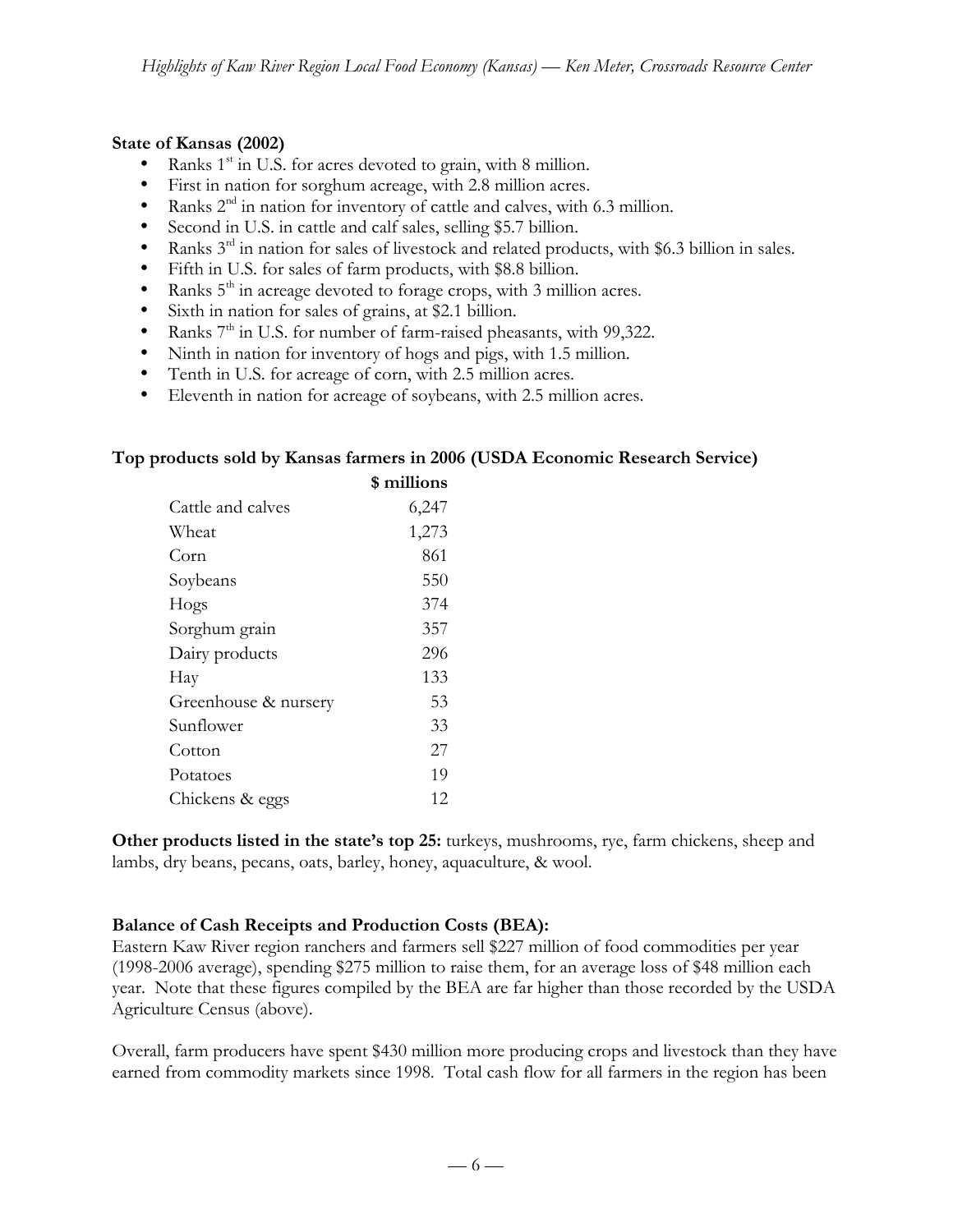negative each year except one, since 1988. Eastern Kaw River region farmers and ranchers earned \$51 million less by selling commodities in 1969 than they earned in 2006 (in 2006 dollars).

59% of the region's farms and ranches reported they lost money in 2002 (Ag Census).

Eastern Kaw River farmers spend about \$95 million each year buying farm inputs that are sourced outside the region.

Farmers and ranchers earn another \$31 million per year of farm-related income — primarily custom work, and rental income (nine year average for 1998-2006). Federal farm support payments averaged about \$25 million per year over that time span. These two sources of income, on average, overcome the losses farmers endure in farm production, yet these losses mean that in any given year any farm may be at risk.

#### **The region's consumers:**

Eastern Kaw River region consumers spend \$2.2 billion buying food each year, including \$1.2 billion for home use. Most of this food is produced outside the region. Only \$1.7 million of food products (1% of farm cash receipts) are sold by farmers directly to consumers.

Bureau of Labor Statistics data (drawn from consumer surveys) show that the average household in the Midwest has been taking on considerable debt since 1990 that has not been repaid. Since that year, the average household has lost \$50,000 in net worth, with the worst year being 2003, when net worth fell \$20,000 in a single year.

Estimated loss in net assets for all households in the region combined was \$1.2 billion in 2006 alone (BLS).

## **Farm and food economy summary:**

Farmers spend \$42 million more each year producing food commodities than they earn by selling them, spending \$95 million buying inputs from external suppliers, for a total outflow of \$137 million from the region's farms.

Meanwhile, consumers spend \$2 billion buying food from outside. Thus, total loss to the region is \$2.1 billion of potential wealth *each year*. This loss amounts to 7 times the value of all food commodities raised in the region.

#### **Eastern Kaw River region: markets for food eaten at home (2004):**

|                                     | millions |
|-------------------------------------|----------|
| Meats, poultry, fish, and eggs      | \$278    |
| Fruits & vegetables                 | 200      |
| Cereals and bakery products         | 163      |
| Dairy products                      | 137      |
| "Other," incl. sweets, fats, & oils | 449      |